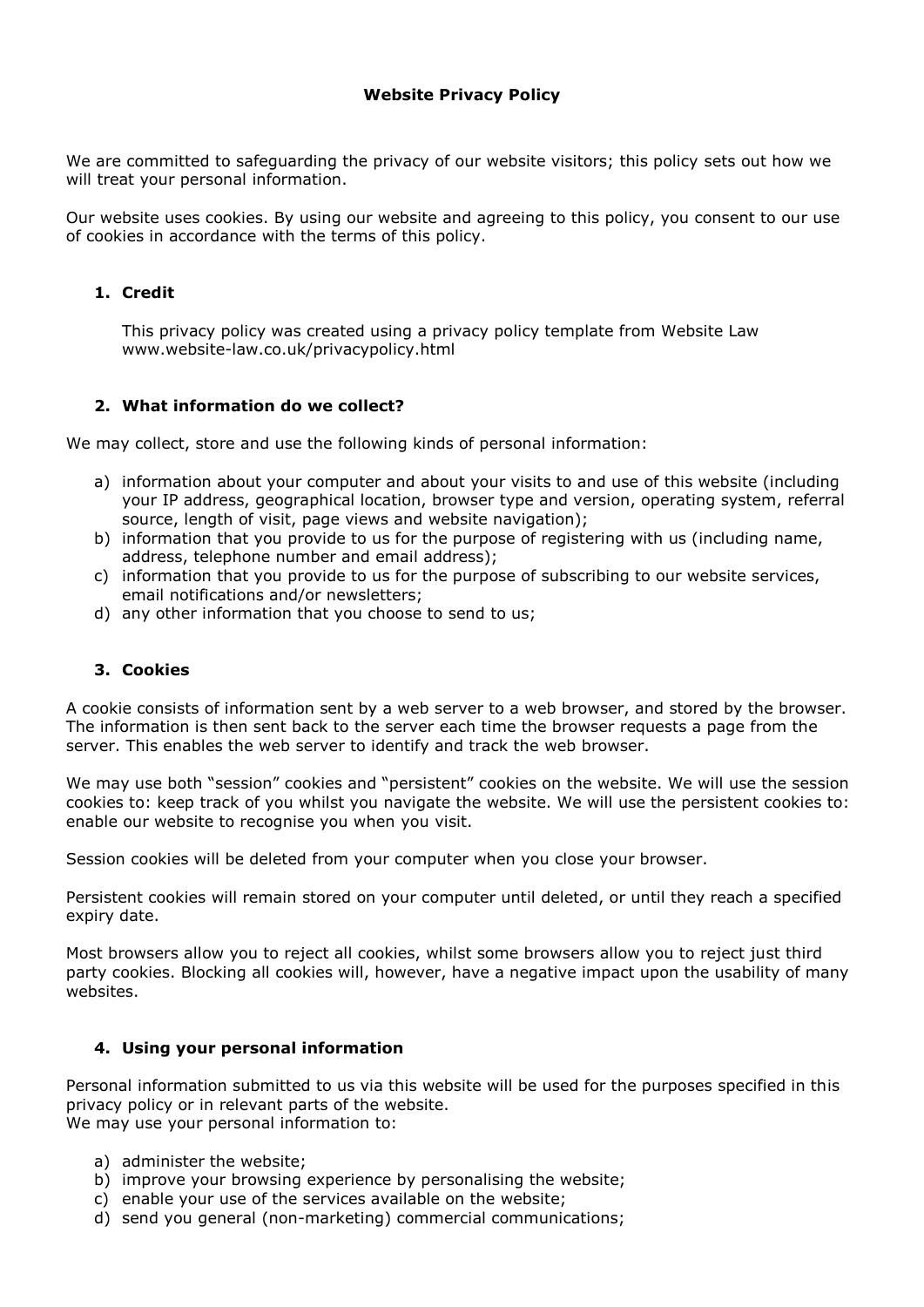- e) send you email notifications which you have specifically requested;
- f) deal with enquiries and complaints made by or about you relating to the website;

We will not without your express consent provide your personal information to any third parties for the purpose of direct marketing.

#### **5. Disclosures**

We may disclose information about you to any of our employees, agents, or suppliers insofar as reasonably necessary for the purposes as set out in this privacy policy. In addition, we may disclose your personal information:

- a) to the extent that we are required to do so by law;
- b) in connection with any legal proceedings or prospective legal proceedings;
- c) in order to establish, exercise or defend our legal rights (including providing information to others for the purposes of fraud prevention and reducing credit risk);
- d) to the purchaser (or prospective purchaser) of any business or asset which we are (or are contemplating) selling; and
- e) to any person who we reasonably believe may apply to a court or other competent authority for disclosure of that personal information where, in our reasonable opinion, such court or authority would be reasonably likely to order disclosure of that personal information. Except as provided in this privacy policy, we will not provide your information to third parties.

#### **6. Security of your personal information**

We will take reasonable technical and organisational precautions to prevent the loss, misuse or alteration of your personal information. Of course, data transmission over the internet is inherently insecure, and we cannot guarantee the security of data sent over the internet.

#### **7. Policy amendments**

We may update this privacy policy from time-to-time by posting a new version on our website. You should check this page occasionally to ensure you are happy with any changes.

#### **8. Your rights**

You may instruct us to provide you with any personal information we hold about you. Provision of such information will be subject to:

- (a) the payment of a fee (currently fixed at  $£10.00$ ); and
- (b) the supply of appropriate evidence of your identity (for this purpose, we will usually accept a photocopy of your passport certified by a solicitor or bank plus an original copy of a utility bill showing your current address).

We may withhold such personal information to the extent permitted by law;

You may instruct us not to process your personal information for marketing purposes by email at any time. In practice, you will usually either expressly agree in advance to our use of your personal information for marketing purposes, or we will provide you with an opportunity to opt-out of the use of your personal information for marketing purposes.

#### **9. Third party websites**

The website contains links to other websites. We are not responsible for the privacy policies or practices of third party websites.